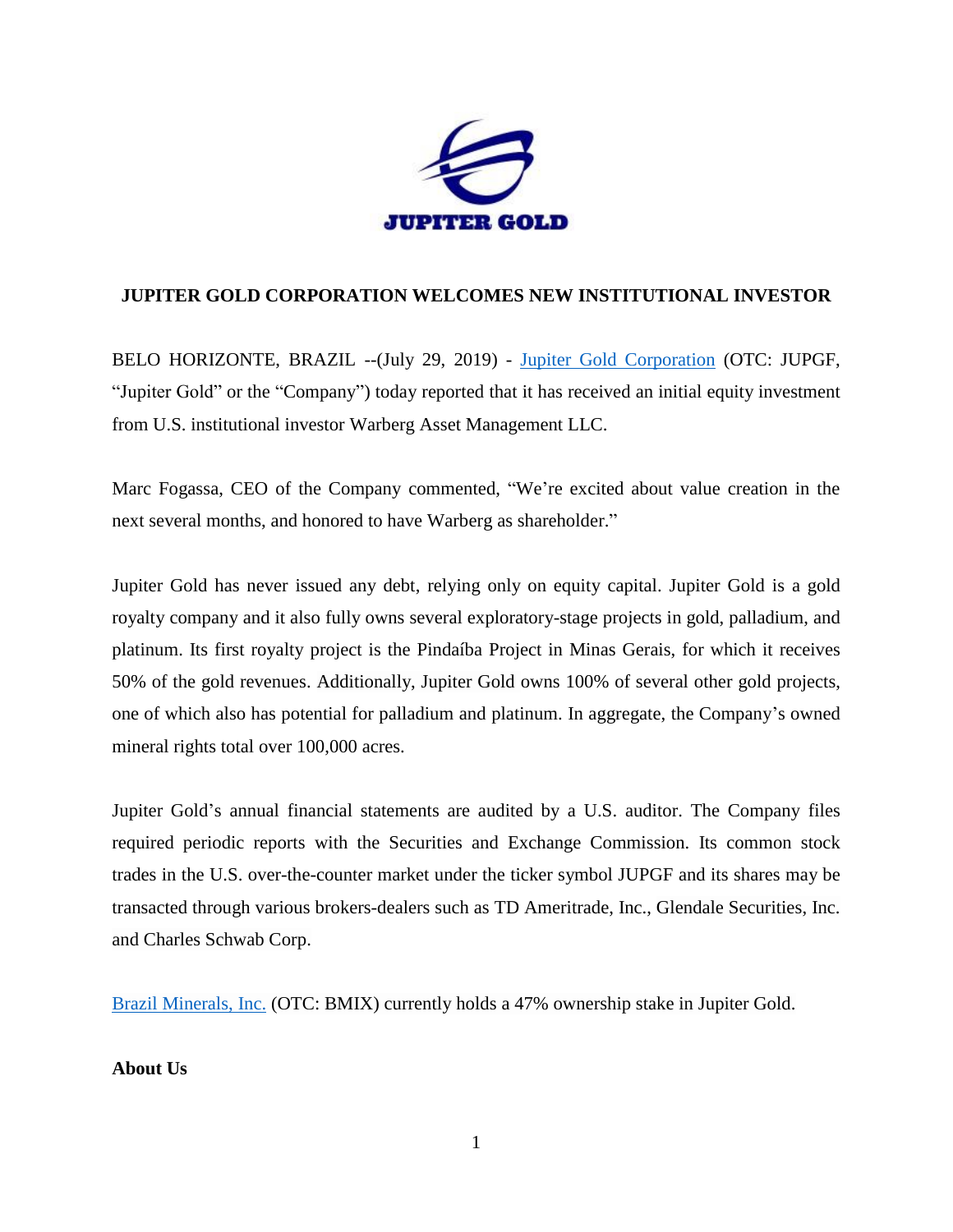[Jupiter Gold Corporation](http://www.jupitergoldcorp.com/) (OTC: JUPGF) is a gold royalty company and it also fully owns several exploratory-stage projects in gold, palladium, and platinum. More information on Jupiter Gold can be found at [www.jupitergoldcorp.com](http://www.jupitergoldcorp.com/) and it can be followed on Twitter [@JupiterGoldCorp.](http://www.twitter.com/JupiterGoldCorp)

## **Safe Harbor Statement**

*This press release contains forward-looking statements made under the "safe harbor" provisions of the U.S. Private Securities Litigation Reform Act of 1995. Forward looking statements are based upon the current plans, estimates and projections of Jupiter Gold Corporation's management and are subject to risks and uncertainties, which could cause actual results to differ from the forward- looking statements. Such statements include, among others, those concerning market and industry segment growth and demand and acceptance of new and existing products; any projections of production, reserves, sales, earnings, revenue, margins or other financial items; any statements of the plans, strategies and objectives of management for future operations; any statements regarding future economic conditions or performance; uncertainties related to conducting business in Brazil, as well as all assumptions, expectations, predictions, intentions or beliefs about future events. Therefore, you should not place undue reliance on these forward-looking statements. The following factors, among others, could cause actual results to differ from those set forth in the forward-looking statements: business conditions in Brazil, general economic conditions, geopolitical events and regulatory changes, availability of capital, Jupiter Gold Corporation's ability to maintain its competitive position and dependence on key management. This press release does not constitute an offer to sell or the solicitation of an offer to buy any security and shall not constitute an offer, solicitation or sale of any securities in any jurisdiction in which such offer, solicitation or sale would be unlawful prior to registration or qualification under the securities laws of such jurisdiction. We advise U.S. investors that its projects, as of now, do not have measured "reserves" as such term is specifically defined by the Securities and Exchange Commission.*

## **Contact:**

Marc Fogassa, CEO